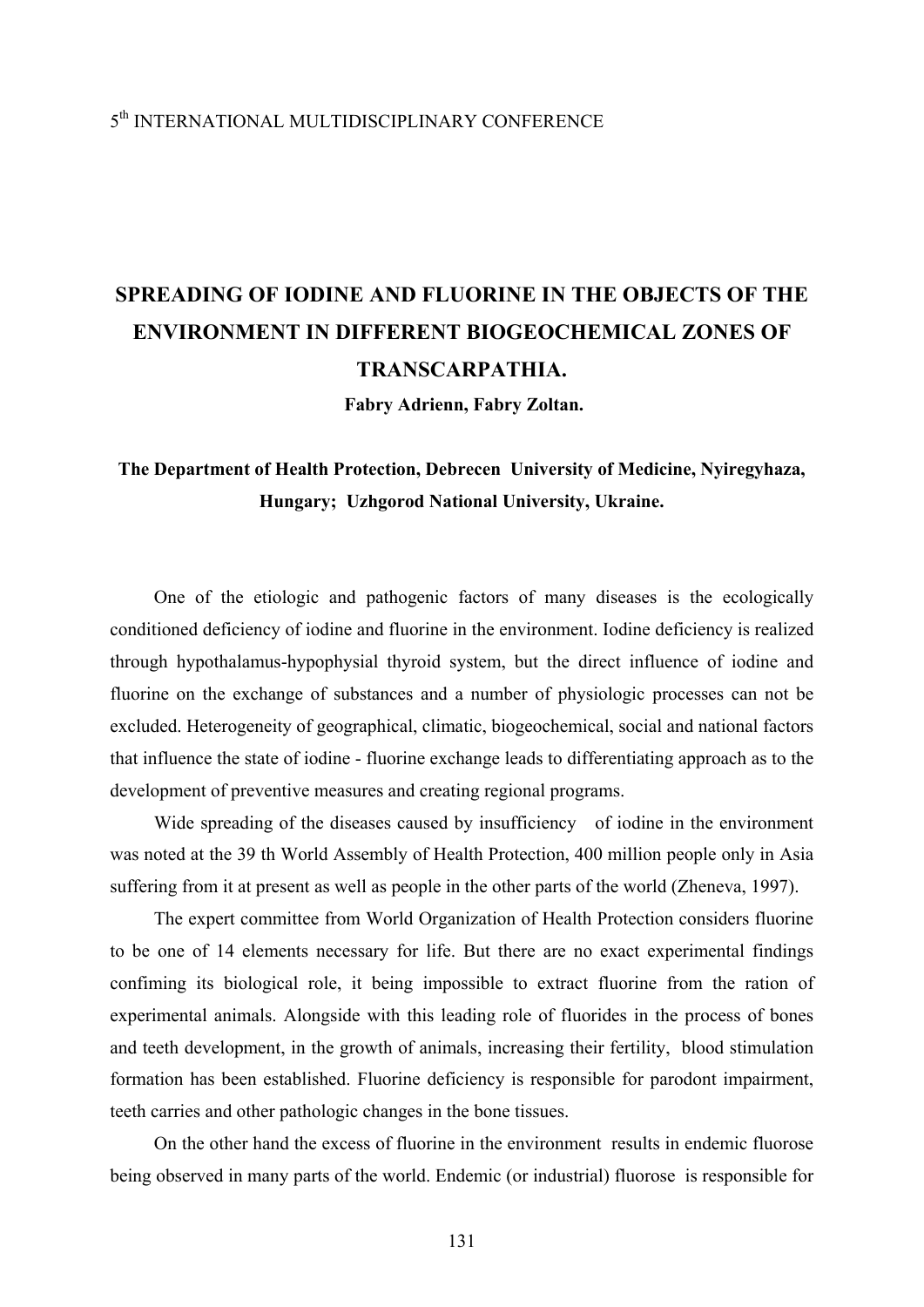the intensified bone and teeth brittleness and general exhaustion in the result of fluorinecalcium exchange impairment.

Iodine as a part of thyroid gland hormone content participates in the process of energetic exchange of proteins, fats and carbohydrates, in the processes of growth and development of the organism, in cell division and differentiation and in many other biochemical and physiological processes. Iodine insufficiency results in exhaustion and development of an infant, endemic goitre, mixcedema, autoimmune thyroidite, etc.

 It should be noted that natural essential iodine deficiency as a rule is accompanied by fluorine insufficiency. In addition to it the World Map of iodine insufficiency and endemic goitre coicides with rare exceptions with speading of iodine insufficiency and teeth carries.

The above mentioned findings are the evidence as to the role of iodine-fluorine tandem in the processes of organism vital activity.

Transcarpathian region of Ukraine is a unique region for iodine-fluorine deficiency study as a constantly acting ecological factor in the environment of people and animal settling surrounding.

 In view of this we aimed to study the content of iodine and fluorine in water, food products and forage in the biogeochemical zones of Transcarpathia, it being significant for the development of purposeful and effective methods of prevention as well as for the development of the strategy of endemic diseases treating caused by these clements deficiency.

Th territory of Transcsrpathia as to the content of iodine and fluorine in its soil and water can be divided into 3 biochemical zones – highland, foothill and lowland. The investigations of iodine and fluorine in the region were carried out in 1950 – 1960. It should be noted that ineffective iodine-fluorine prophylaxis, the change of natural antropogenic, social and economic factors and the file-conditions resulted in the change of chemical content of soil, water and plants as well as sharp increase in the rate of different diseases spreading due to iodine-fluorine deficiency. This is one more evidence of our research topicality.

According to the findings received by a number of authors, Transcarpathian region especially its mountainous and foot-hill regions are regarded to the areas with iodine deficiency in the objects of the environment. In spite of the fact that goiter as a mass disease has been stamped out, the ecologically conditioned iodine insufficiency still remains to be a coustantly acting factors.

Iodine has been estimated by cerium-arsenium method, while fluorine has been determined by fluorine-selected electrode. All the results were evaluated by variational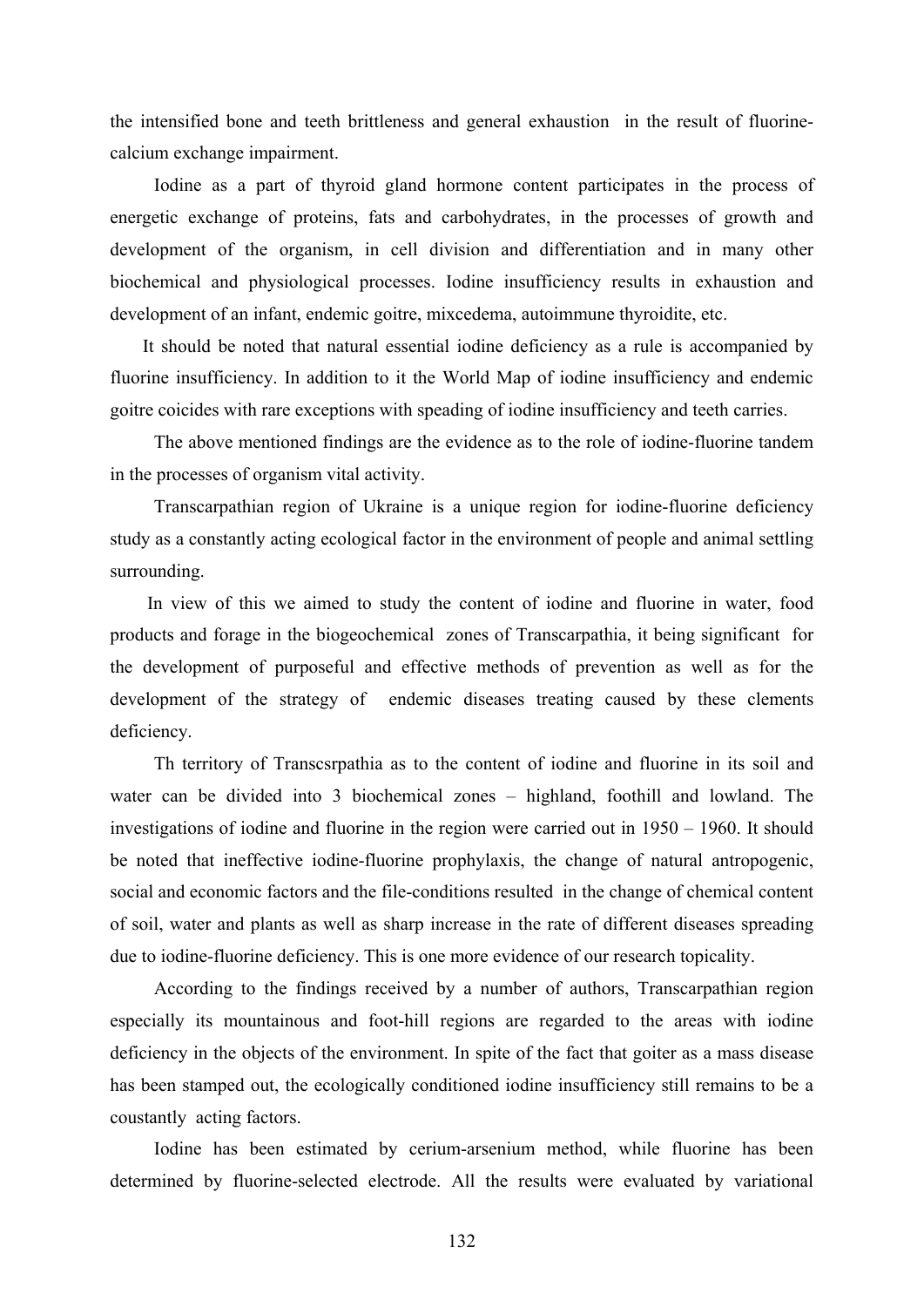statistics of Fisher and Student. The changes at  $p \le 0.5$  were considered to be reliable. The deficiency of iodine in soil, water, food stuffs and forage in mountainous and food-hill regions comparing with lowlands has been found out in of the process of our investigation.

It was established that the everage contend of iodine in soil of the region is  $19 - 20$ mkg/gr, the lowest on being in mountainous and foothill regions. In lowlands iodine content in soil is somewhat higher, but still lower than in other regions of Ukraine.

The lowest level of iodine concentration was found in the open water bodies of mountainous regions and averaged 1,  $40 \pm 0.10$  mkg/l, somewhat higher in foot-hill regions -1,  $87 \pm 0.19$  mkg/l, it been relatively high in the water bodies of lowlands where its level averaged 4,  $47 \pm 0.65$  mkg/l.

Iodine content in wells was lower than in open water bodies and averaged  $1,00 + 0,08$ mkg/l.,  $1,4 \pm 0,15$  mkg/l., and  $4,8 \pm 0,64$  mkg/l. respectively (p<0,5). We consider it to be connected with penetration of iodine into open water bodies with precipitation and washing it away from soil by water.

Table 1.

| $(M \pm m, mkg/l)$   |                 |                                 |            |                            |            |  |  |  |  |
|----------------------|-----------------|---------------------------------|------------|----------------------------|------------|--|--|--|--|
| Lowland              |                 | <b>Foothills of Carpathians</b> |            | <b>Carpathian Highland</b> |            |  |  |  |  |
| Regions of Uzhgorod, |                 | Regions of Irshava, Perechin,   |            | Regions of Veliky Berezny, |            |  |  |  |  |
| Mukachevo, Beregovo, |                 | Khust, Tyachiv (southern)       |            | Rakhiv, Mizhgirya, Svalava |            |  |  |  |  |
| Vinogradovo          |                 | part)                           |            | (southern part)            |            |  |  |  |  |
| Rivers, lakes        | wells           | Rivers, lakes                   | wells      | Rivers, lakes              | wells      |  |  |  |  |
| $4,47 \pm 0,65$      | $4,08 \pm 0,64$ | $4,87 \pm 0,19$                 | $1,48 \pm$ | $1,40 \pm 0,1$             | $1,00 \pm$ |  |  |  |  |
|                      |                 |                                 | 0,15       |                            | 0,08       |  |  |  |  |

# **Iodine content in water of three zones of Transcarpathian region**

**Note:** The value of P was calculated in relation to data for lowland.

According to the analysis at iodine content in open sources disrtict of water from different regions, we must concede that it was higher in Uzhgorod region and some what lower in Mukachevo, Beregovo and Vinogradovo districts. Its content in waters at Carpathian foothills was approximately the same and only in Khust region it was higher. However it was lower than in lowland waters. The waters in Svalava and Veliky Berezny ( the mountains districts) were most poor in iodine content.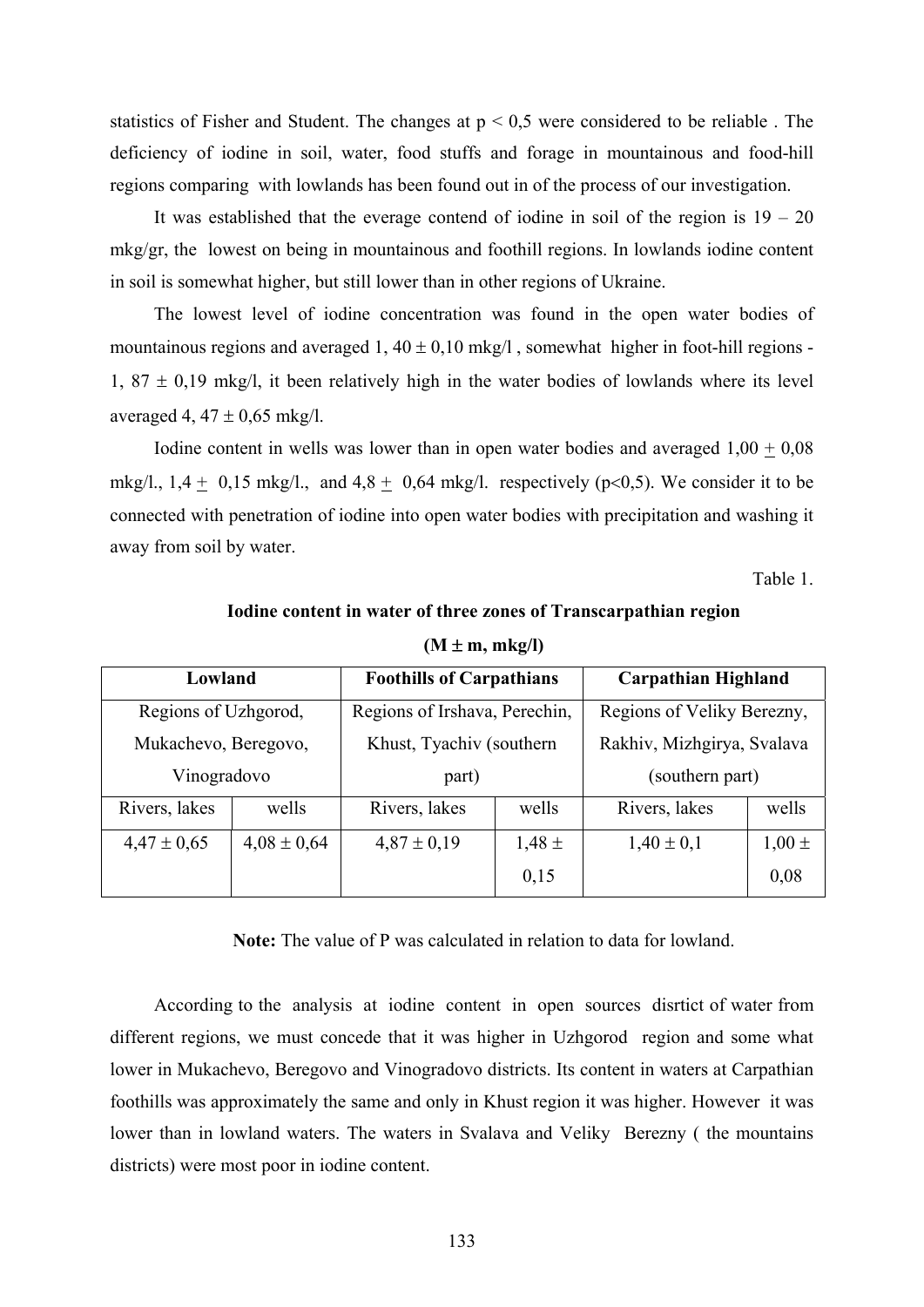Similar picture was observed during analysis of iodine content in water-wells, with exception of zone of mountains, where in Rakhiv region the iodine content reached its maximum in surface waters. At the same time in iodine content in waters from wells was relatively low.

The iodine content analysis in food and fodder shows its strong deficiency in Carpathian Highland in comparison with lowland regions (Table 2).

Table 2.

| Food, forage   | $\mathbf n$ | lowland         | $\mathbf n$ | Carpathian      | P      |
|----------------|-------------|-----------------|-------------|-----------------|--------|
|                |             |                 |             | Highland        |        |
| Milk           | 12          | $3,59 \pm 0,09$ | 12          | $1,98 \pm 0,17$ | < 0.05 |
| French beans   | 12          | $3,55 \pm 0,14$ | 12          | $2,52 \pm 0,11$ | < 0.05 |
| Cabbage        | 14          | $8,65 \pm 0,81$ | 14          | $5,10 \pm 1,09$ | < 0.05 |
| Potatoes       | 10          | $6,80 \pm 0,78$ | 10          | $4,47 \pm 0,66$ | < 0.05 |
| Table beet     | 10          | $6,25 \pm 0,34$ | 10          | $4,57 \pm 0,66$ | < 0.05 |
| Maize          | 10          | $4,72 \pm 0,94$ | 10          | $3,80 \pm 0,72$ | >0,05  |
| Wheat straw    | 10          | $3,77 \pm 0,57$ | 12          | $3,00 \pm 0,38$ | < 0.05 |
| Hay from sowed | 10          | $2,80 \pm 0,11$ | 13          | $2,06 \pm 0,10$ | >0.05  |
| grasses        |             |                 |             |                 |        |
| Meadow hay     | 10          | $5,87 \pm 0,37$ | 10          | $4,12 \pm 0,50$ | < 0.05 |

**Iodine content in food and fodder of two biogeochemical zones of Transcarpathian region** ( $M \pm m$ ,  $mkg/\%$ )

**Note:** The value of P was calculated in relation to data for lowland.

 We should state, that low level of iodine in food and forage least to its deficiency in human and animals bodies. This causes deficiency in thyroid gland hormones, substantially decreases the quality of animal products and has negative effect on human health.

The calculations show , that inhabitants of lowland regions consume as a mean 121,3 mkg of iodine in their daily diet and people from highland intake only 84,9 mkg of iodine per day. This, of course, is directly connected with the iodine content in drinking water and food. These doses are significantly lower than those recommended by World Health Organization (  $150 - 200$  mkg/day).

The fluorine content in soil of this three zones of Subcarpathia consists of 18,  $7 \pm 0.16$ mg%. However the range of fluorine content varies greatly in each of zones. For example, the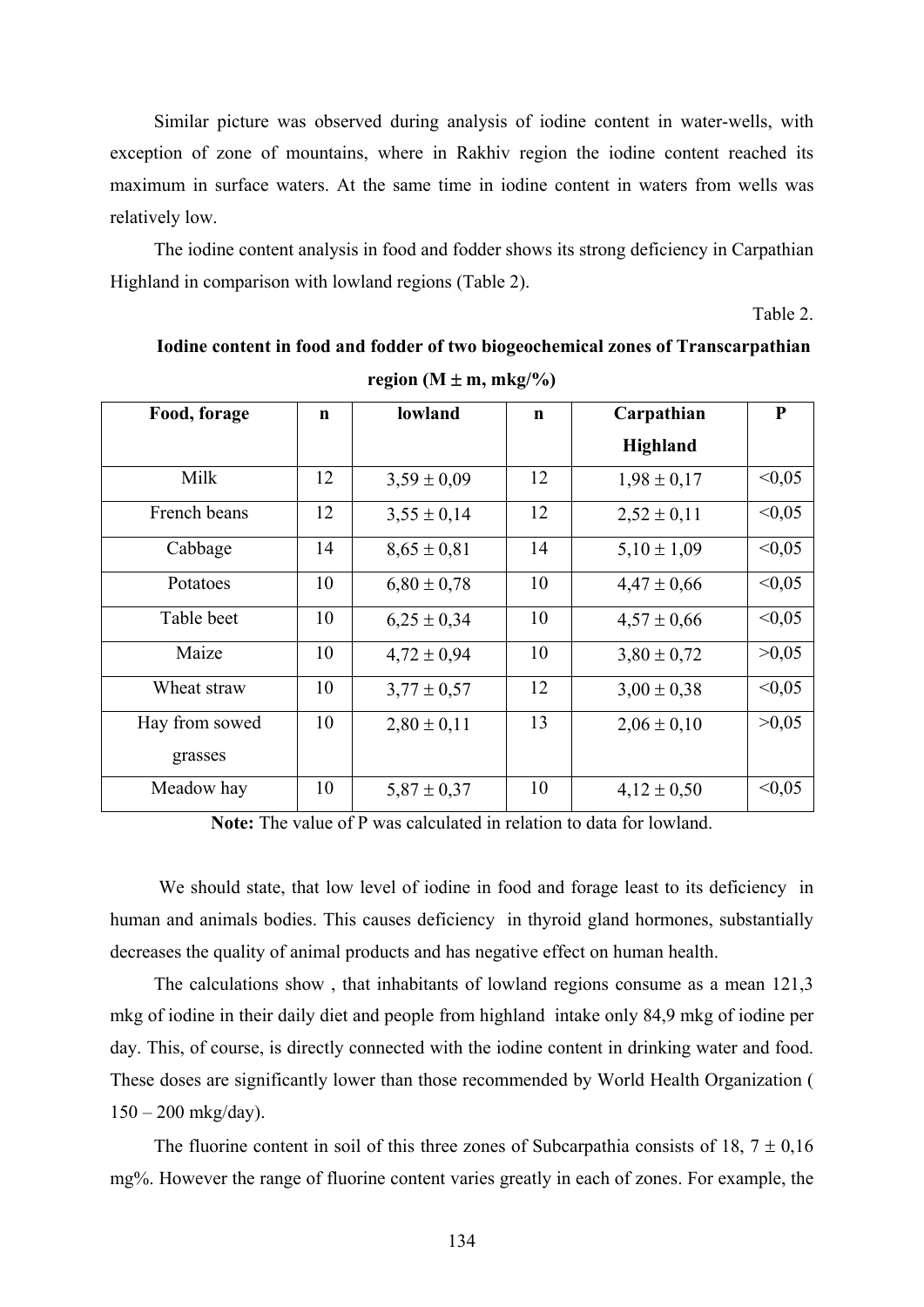fluorine concentration into soils of lowland was estimated as 4,0 - 33 mg% and in soil of Carpathian foothills and Highland as 10,0 - 27,0 and 10 - 27 mg%, respectively . These facts suggest that constant monitoring of fluorine content in soils is very important for particular localities. The data of fluorine content in drinking water of Transcarpathia are presented in table 3.

Table 3.

| <b>Biogeochemical zone</b> | <b>Amounts of</b> | Fluoride contendt mg/l |                    |  |  |
|----------------------------|-------------------|------------------------|--------------------|--|--|
|                            | samples           | <b>Rivers</b>          | <b>Water-wells</b> |  |  |
| Lowland                    | 1284              | $0,62 \pm 0,0005$      | $0,049 \pm 0,0004$ |  |  |
| Foothills of Carpathians   | 1364              | $0,078 \pm 0,0006$     | $0,053 \pm 0,0004$ |  |  |
|                            |                   | p > 0,05               | p < 0.05           |  |  |
| Highland                   | 1328              | $0,069 \pm 0,0006$     | $0,057 \pm 0,0005$ |  |  |
|                            |                   | p > 0,05               | p < 0.05           |  |  |

### **The fluorine content in drinking water of Transcarpathia in different biogeochemical zones (by Gorzov & Potapchuk, 1998)**

**Note:** The value of P was calculated in relation to data for lowland.

The main sources of drinking water are deep-water-wells. This water contains  $0, 09 \pm 1$ 0,01 mg/l  $(0 - 50 \text{ mg/l})$ . The water of open surface lakes and springs is even more poor in fluorine content with an everage  $0.08 \text{ mg}/1 (0 - 15 \text{ mg}/1)$ .

In all studied sources of drinking water supply in lowland and Highland. For example, the level fluorine  $0.2 - 0.5$  mg/l was observed in 45 % of water sources. This amount is 2,5 times less than concentrations recomended by WHO  $(0,7 - 0,1 \text{ mg/l})$ .

The fluorine content in Transcarpathian cereals was leveled as  $0.17 - 0.30$  mg/% of row weight. Its level in Fabaceace crops was close to the amounts in cereals. The vegetables contain less of this element, than cereals. Its level in patatoes was estimated as  $0,088 \pm 0.01$ mg/%. Tomatoes, cabage, beetroot, coutain  $0.09 - 0.13$  mg% of fluorine. Its level in meat and milk was low also  $0.025 \pm 0.004$  mg% (0,009 - 0,054 mg%) and  $0.088 \pm 0.009$  mg% (0,023 - 0,234 mg/l), respectively. At the same time there was no difference in fluorine level